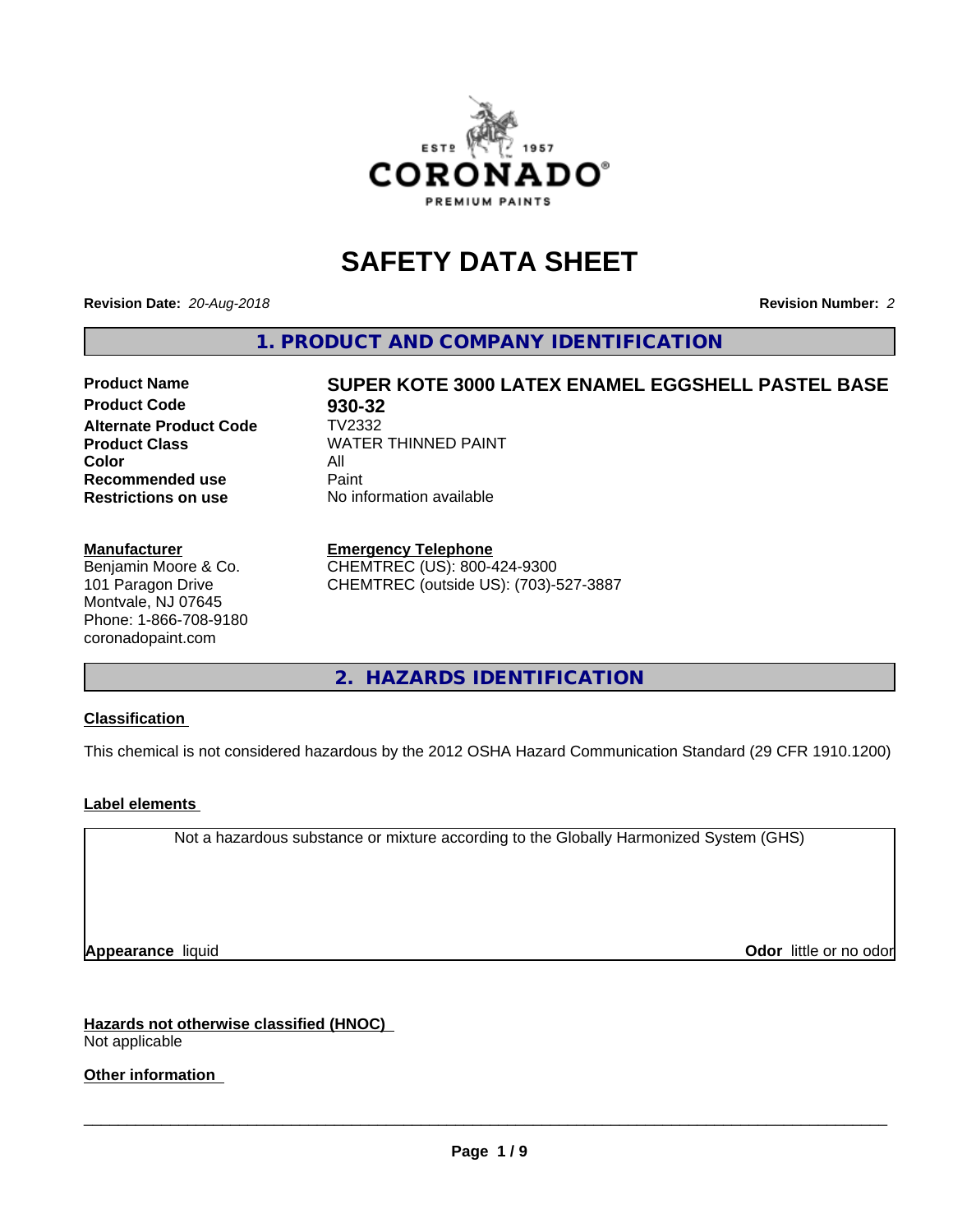No information available

# **3. COMPOSITION INFORMATION ON COMPONENTS**

\_\_\_\_\_\_\_\_\_\_\_\_\_\_\_\_\_\_\_\_\_\_\_\_\_\_\_\_\_\_\_\_\_\_\_\_\_\_\_\_\_\_\_\_\_\_\_\_\_\_\_\_\_\_\_\_\_\_\_\_\_\_\_\_\_\_\_\_\_\_\_\_\_\_\_\_\_\_\_\_\_\_\_\_\_\_\_\_\_\_\_\_\_

| $\sim$<br>$-$<br>name<br>nemical | $\sim$ 11<br>$\mathbf{L}$<br>CAS No.               | .<br>- 70 |
|----------------------------------|----------------------------------------------------|-----------|
| $- -$<br>l itan<br>dioxide<br>um | --<br>$\sim$<br>$\sim$<br>$\overline{\phantom{0}}$ |           |
| . .<br>Kaolin                    | -32-58-7                                           | ັ         |

|                                                  | 4. FIRST AID MEASURES                                                                                    |
|--------------------------------------------------|----------------------------------------------------------------------------------------------------------|
| <b>General Advice</b>                            | No hazards which require special first aid measures.                                                     |
| <b>Eye Contact</b>                               | Rinse thoroughly with plenty of water for at least 15 minutes and consult a<br>physician.                |
| <b>Skin Contact</b>                              | Wash off immediately with soap and plenty of water while removing all<br>contaminated clothes and shoes. |
| <b>Inhalation</b>                                | Move to fresh air. If symptoms persist, call a physician.                                                |
| Ingestion                                        | Clean mouth with water and afterwards drink plenty of water. Consult a physician<br>if necessary.        |
| <b>Most Important</b><br><b>Symptoms/Effects</b> | None known.                                                                                              |
| <b>Notes To Physician</b>                        | Treat symptomatically.                                                                                   |
|                                                  |                                                                                                          |

**5. FIRE-FIGHTING MEASURES**

| <b>Suitable Extinguishing Media</b>                                                     | Use extinguishing measures that are appropriate to local<br>circumstances and the surrounding environment.                                   |
|-----------------------------------------------------------------------------------------|----------------------------------------------------------------------------------------------------------------------------------------------|
| <b>Protective Equipment And Precautions For</b><br><b>Firefighters</b>                  | As in any fire, wear self-contained breathing apparatus<br>pressure-demand, MSHA/NIOSH (approved or equivalent)<br>and full protective gear. |
| <b>Specific Hazards Arising From The Chemical</b>                                       | Closed containers may rupture if exposed to fire or<br>extreme heat.                                                                         |
| <b>Sensitivity To Mechanical Impact</b>                                                 | No.                                                                                                                                          |
| <b>Sensitivity To Static Discharge</b>                                                  | No.                                                                                                                                          |
| <b>Flash Point Data</b><br>Flash Point (°F)<br><b>Flash Point (°C)</b><br><b>Method</b> | Not applicable<br>Not applicable<br>Not applicable                                                                                           |
| <b>Flammability Limits In Air</b>                                                       |                                                                                                                                              |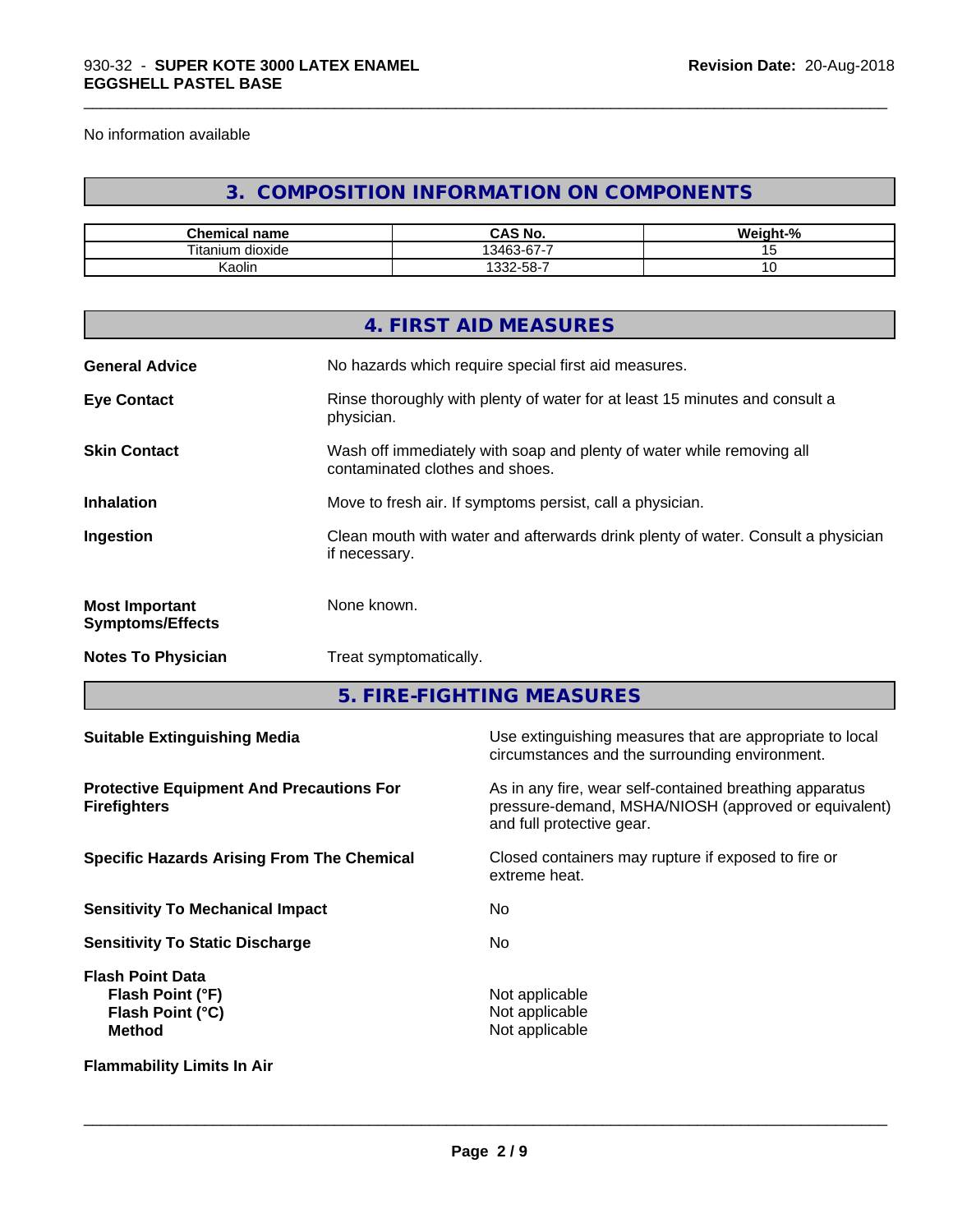### **Lower flammability limit:**<br> **Upper flammability limit:**<br>
Upper flammability limit:<br>
Not applicable **Upper flammability limit:**

\_\_\_\_\_\_\_\_\_\_\_\_\_\_\_\_\_\_\_\_\_\_\_\_\_\_\_\_\_\_\_\_\_\_\_\_\_\_\_\_\_\_\_\_\_\_\_\_\_\_\_\_\_\_\_\_\_\_\_\_\_\_\_\_\_\_\_\_\_\_\_\_\_\_\_\_\_\_\_\_\_\_\_\_\_\_\_\_\_\_\_\_\_

| <b>NFPA</b><br><b>Flammability: 0</b><br><b>Special: Not Applicable</b><br><b>Instability: 0</b><br>Health: 1 |
|---------------------------------------------------------------------------------------------------------------|
|---------------------------------------------------------------------------------------------------------------|

### **NFPA Legend**

- 0 Not Hazardous
- 1 Slightly
- 2 Moderate
- 3 High
- 4 Severe

*The ratings assigned are only suggested ratings, the contractor/employer has ultimate responsibilities for NFPA ratings where this system is used.*

*Additional information regarding the NFPA rating system is available from the National Fire Protection Agency (NFPA) at www.nfpa.org.*

### **6. ACCIDENTAL RELEASE MEASURES**

| <b>Personal Precautions</b>      | Avoid contact with skin, eyes and clothing. Ensure adequate ventilation.                                                                                                         |
|----------------------------------|----------------------------------------------------------------------------------------------------------------------------------------------------------------------------------|
| <b>Other Information</b>         | Prevent further leakage or spillage if safe to do so.                                                                                                                            |
| <b>Environmental precautions</b> | See Section 12 for additional Ecological Information.                                                                                                                            |
| <b>Methods for Cleaning Up</b>   | Soak up with inert absorbent material. Sweep up and shovel into suitable<br>containers for disposal.                                                                             |
|                                  | 7. HANDLING AND STORAGE                                                                                                                                                          |
| Handling                         | Avoid contact with skin, eyes and clothing. Avoid breathing vapors, spray mists or<br>sanding dust. In case of insufficient ventilation, wear suitable respiratory<br>equipment. |
| <b>Storage</b>                   | Keep container tightly closed. Keep out of the reach of children.                                                                                                                |
| <b>Incompatible Materials</b>    | No information available                                                                                                                                                         |

## **8. EXPOSURE CONTROLS/PERSONAL PROTECTION**

### **Exposure Limits**

| <b>Chemical name</b> | <b>ACGIH TLV</b>          | <b>OSHA PEL</b>            |
|----------------------|---------------------------|----------------------------|
| Titanium dioxide     | 10 mg/m $3$ - TWA         | 15 mg/m $3$ - TWA          |
| Kaolin               | 2 mg/m <sup>3</sup> - TWA | 15 mg/m <sup>3</sup> - TWA |
|                      |                           | $5 \text{ mg/m}^3$ - TWA   |

### **Legend**

ACGIH - American Conference of Governmental Industrial Hygienists Exposure Limits OSHA - Occupational Safety & Health Administration Exposure Limits N/E - Not Established

**Engineering Measures** Ensure adequate ventilation, especially in confined areas.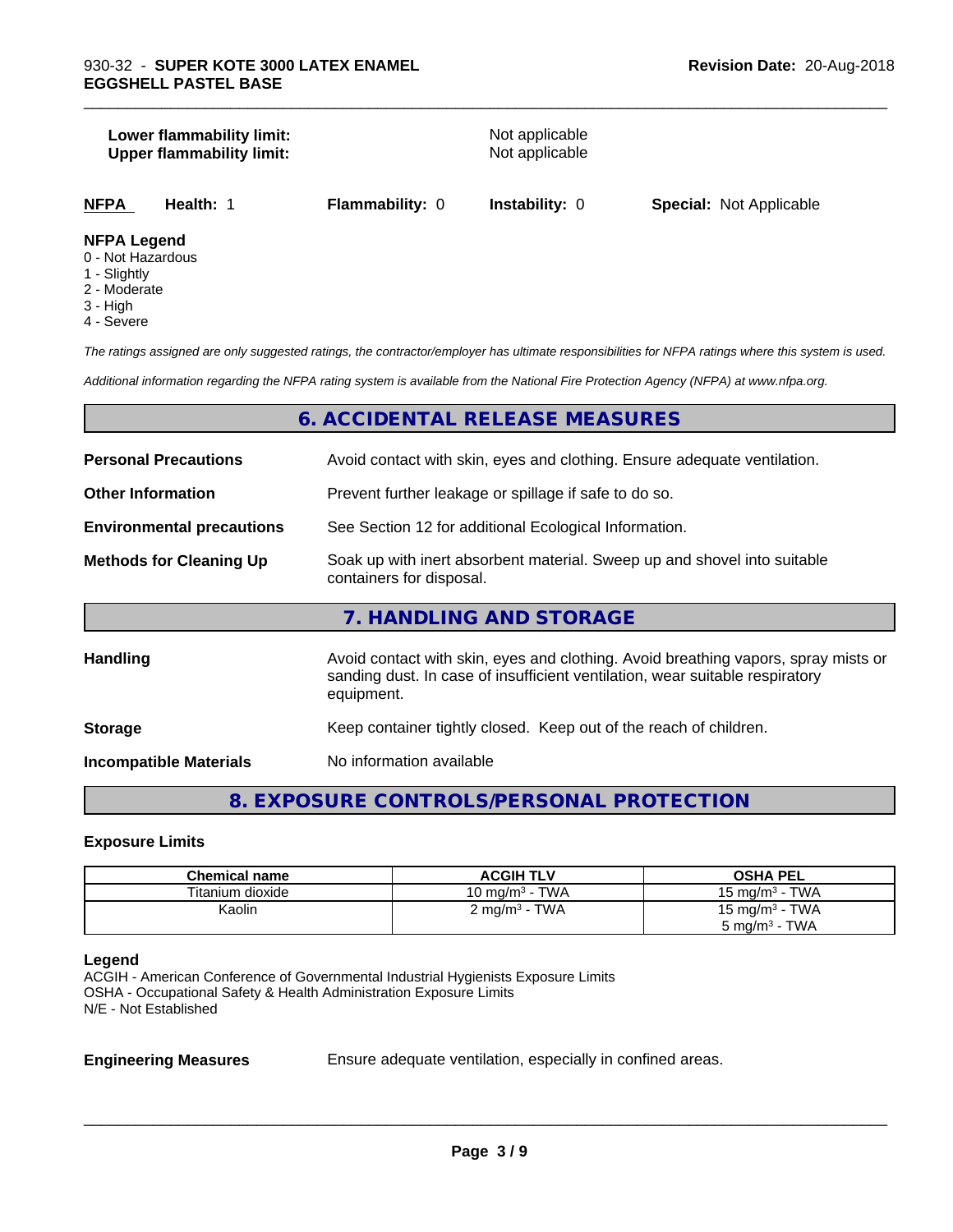### **Personal Protective Equipment**

| <b>Eye/Face Protection</b>    | Safety glasses with side-shields.                                        |
|-------------------------------|--------------------------------------------------------------------------|
| <b>Skin Protection</b>        | Protective gloves and impervious clothing.                               |
| <b>Respiratory Protection</b> | In case of insufficient ventilation wear suitable respiratory equipment. |
| <b>Hygiene Measures</b>       | Avoid contact with skin, eyes and clothing. Remove and wash contaminated |

### **9. PHYSICAL AND CHEMICAL PROPERTIES**

clothing before re-use. Wash thoroughly after handling.

**Appearance** liquid **Odor**<br> **Odor Threshold**<br> **Odor Threshold**<br> **CODOR**<br> **CODOR**<br> **CODOR**<br> **CODOR**<br> **CODOR**<br> **CODOR**<br> **CODOR**<br> **CODOR**<br> **CODOR**<br> **CODOR Density (Ibs/gal)** 10.45 - 10.55 **Specific Gravity** 1.25 - 1.27 **pH pH**  $\blacksquare$ **Viscosity (cps)** No information available **Solubility(ies)** No information available **Water solubility** No information available **Evaporation Rate No information available No information available Vapor pressure @20 °C (kPa)** No information available **Vapor density No information available No information available Wt. % Solids** 35 - 45 **Vol. % Solids** 20 - 30 **Wt. % Volatiles** 55 - 65 **Vol. % Volatiles** 70 - 80 **VOC Regulatory Limit (g/L)** < 50 **Boiling Point (°F)** 212 **Boiling Point (°C)** 100 **Freezing Point (°F)** 32 **Freezing Point (°C)** 0 **Flash Point (°F)**<br> **Flash Point (°C)**<br> **Flash Point (°C)**<br> **Point (°C)**<br> **Point (°C)**<br> **Point (°C)**<br> **Point (°C)**<br> **Point (°C) Flash Point (°C) Method** Not applicable Not applicable **Flammability (solid, gas)** Not applicable **Upper flammability limit:** Not applicable **Lower flammability limit:** Not applicable **Autoignition Temperature (°F)** No information available **Autoignition Temperature (°C)** No information available **Decomposition Temperature (°F)**<br> **Decomposition Temperature (°C)** No information available **Decomposition Temperature (°C) Partition coefficient Contract Community No information available** 

# **No information available**

\_\_\_\_\_\_\_\_\_\_\_\_\_\_\_\_\_\_\_\_\_\_\_\_\_\_\_\_\_\_\_\_\_\_\_\_\_\_\_\_\_\_\_\_\_\_\_\_\_\_\_\_\_\_\_\_\_\_\_\_\_\_\_\_\_\_\_\_\_\_\_\_\_\_\_\_\_\_\_\_\_\_\_\_\_\_\_\_\_\_\_\_\_

### **10. STABILITY AND REACTIVITY**

| <b>Reactivity</b>             | Not Applicable                           |
|-------------------------------|------------------------------------------|
| <b>Chemical Stability</b>     | Stable under normal conditions.          |
| <b>Conditions to avoid</b>    | Prevent from freezing.                   |
| <b>Incompatible Materials</b> | No materials to be especially mentioned. |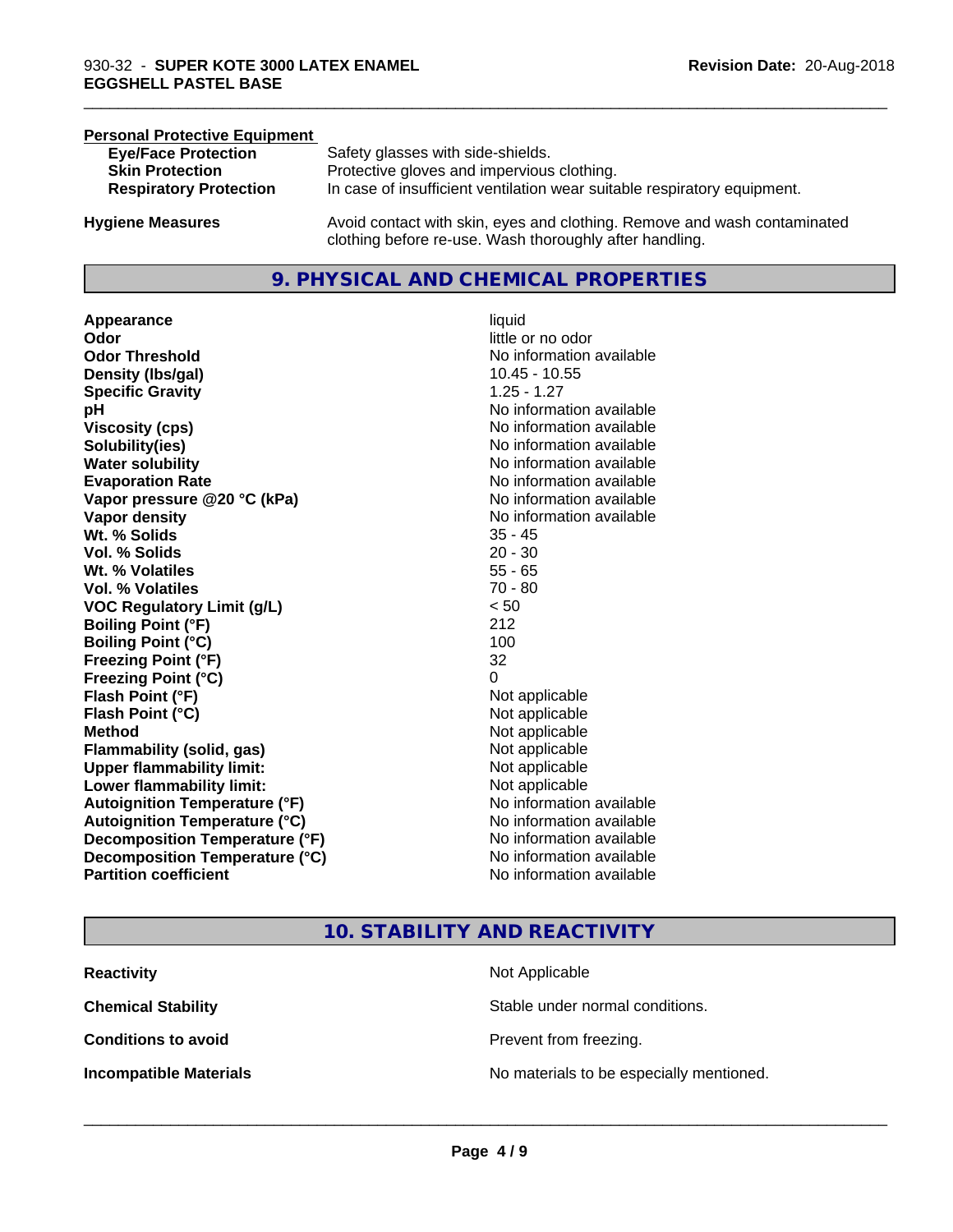| <b>Hazardous Decomposition Products</b>                                                                                                                                                                                                                                                                                                            | None under normal use.                                                                                                                                                                                                                                                                                                                                                                                                                                                                                                                               |  |
|----------------------------------------------------------------------------------------------------------------------------------------------------------------------------------------------------------------------------------------------------------------------------------------------------------------------------------------------------|------------------------------------------------------------------------------------------------------------------------------------------------------------------------------------------------------------------------------------------------------------------------------------------------------------------------------------------------------------------------------------------------------------------------------------------------------------------------------------------------------------------------------------------------------|--|
| None under normal conditions of use.<br><b>Possibility of hazardous reactions</b>                                                                                                                                                                                                                                                                  |                                                                                                                                                                                                                                                                                                                                                                                                                                                                                                                                                      |  |
|                                                                                                                                                                                                                                                                                                                                                    | 11. TOXICOLOGICAL INFORMATION                                                                                                                                                                                                                                                                                                                                                                                                                                                                                                                        |  |
| <b>Product Information</b>                                                                                                                                                                                                                                                                                                                         |                                                                                                                                                                                                                                                                                                                                                                                                                                                                                                                                                      |  |
| Information on likely routes of exposure                                                                                                                                                                                                                                                                                                           |                                                                                                                                                                                                                                                                                                                                                                                                                                                                                                                                                      |  |
| <b>Principal Routes of Exposure</b>                                                                                                                                                                                                                                                                                                                | Eye contact, skin contact and inhalation.                                                                                                                                                                                                                                                                                                                                                                                                                                                                                                            |  |
| <b>Acute Toxicity</b>                                                                                                                                                                                                                                                                                                                              |                                                                                                                                                                                                                                                                                                                                                                                                                                                                                                                                                      |  |
| <b>Product Information</b>                                                                                                                                                                                                                                                                                                                         | No information available                                                                                                                                                                                                                                                                                                                                                                                                                                                                                                                             |  |
|                                                                                                                                                                                                                                                                                                                                                    | Symptoms related to the physical, chemical and toxicological characteristics                                                                                                                                                                                                                                                                                                                                                                                                                                                                         |  |
| <b>Symptoms</b>                                                                                                                                                                                                                                                                                                                                    | No information available                                                                                                                                                                                                                                                                                                                                                                                                                                                                                                                             |  |
|                                                                                                                                                                                                                                                                                                                                                    | Delayed and immediate effects as well as chronic effects from short and long-term exposure                                                                                                                                                                                                                                                                                                                                                                                                                                                           |  |
| Eye contact<br><b>Skin contact</b><br><b>Inhalation</b><br>Ingestion<br><b>Sensitization</b><br><b>Neurological Effects</b><br><b>Mutagenic Effects</b><br><b>Reproductive Effects</b><br><b>Developmental Effects</b><br><b>Target organ effects</b><br><b>STOT - single exposure</b><br><b>STOT - repeated exposure</b><br>Other adverse effects | May cause slight irritation.<br>Substance may cause slight skin irritation. Prolonged or repeated contact may dry<br>skin and cause irritation.<br>May cause irritation of respiratory tract.<br>Ingestion may cause gastrointestinal irritation, nausea, vomiting and diarrhea.<br>No information available<br>No information available.<br>No information available.<br>No information available.<br>No information available.<br>No information available.<br>No information available.<br>No information available.<br>No information available. |  |
| <b>Aspiration Hazard</b>                                                                                                                                                                                                                                                                                                                           | No information available                                                                                                                                                                                                                                                                                                                                                                                                                                                                                                                             |  |
| <b>Numerical measures of toxicity</b>                                                                                                                                                                                                                                                                                                              |                                                                                                                                                                                                                                                                                                                                                                                                                                                                                                                                                      |  |
|                                                                                                                                                                                                                                                                                                                                                    | The following values are calculated based on chapter 3.1 of the GHS document                                                                                                                                                                                                                                                                                                                                                                                                                                                                         |  |
| <b>ATEmix (oral)</b>                                                                                                                                                                                                                                                                                                                               | 79723 mg/kg                                                                                                                                                                                                                                                                                                                                                                                                                                                                                                                                          |  |

\_\_\_\_\_\_\_\_\_\_\_\_\_\_\_\_\_\_\_\_\_\_\_\_\_\_\_\_\_\_\_\_\_\_\_\_\_\_\_\_\_\_\_\_\_\_\_\_\_\_\_\_\_\_\_\_\_\_\_\_\_\_\_\_\_\_\_\_\_\_\_\_\_\_\_\_\_\_\_\_\_\_\_\_\_\_\_\_\_\_\_\_\_

### **Component Information**

Titanium dioxide LD50 Oral: > 10000 mg/kg (Rat) Kaolin LD50 Oral: > 5000 mg/kg (Rat)

### **Carcinogenicity**

*The information below indicateswhether each agency has listed any ingredient as a carcinogen:.*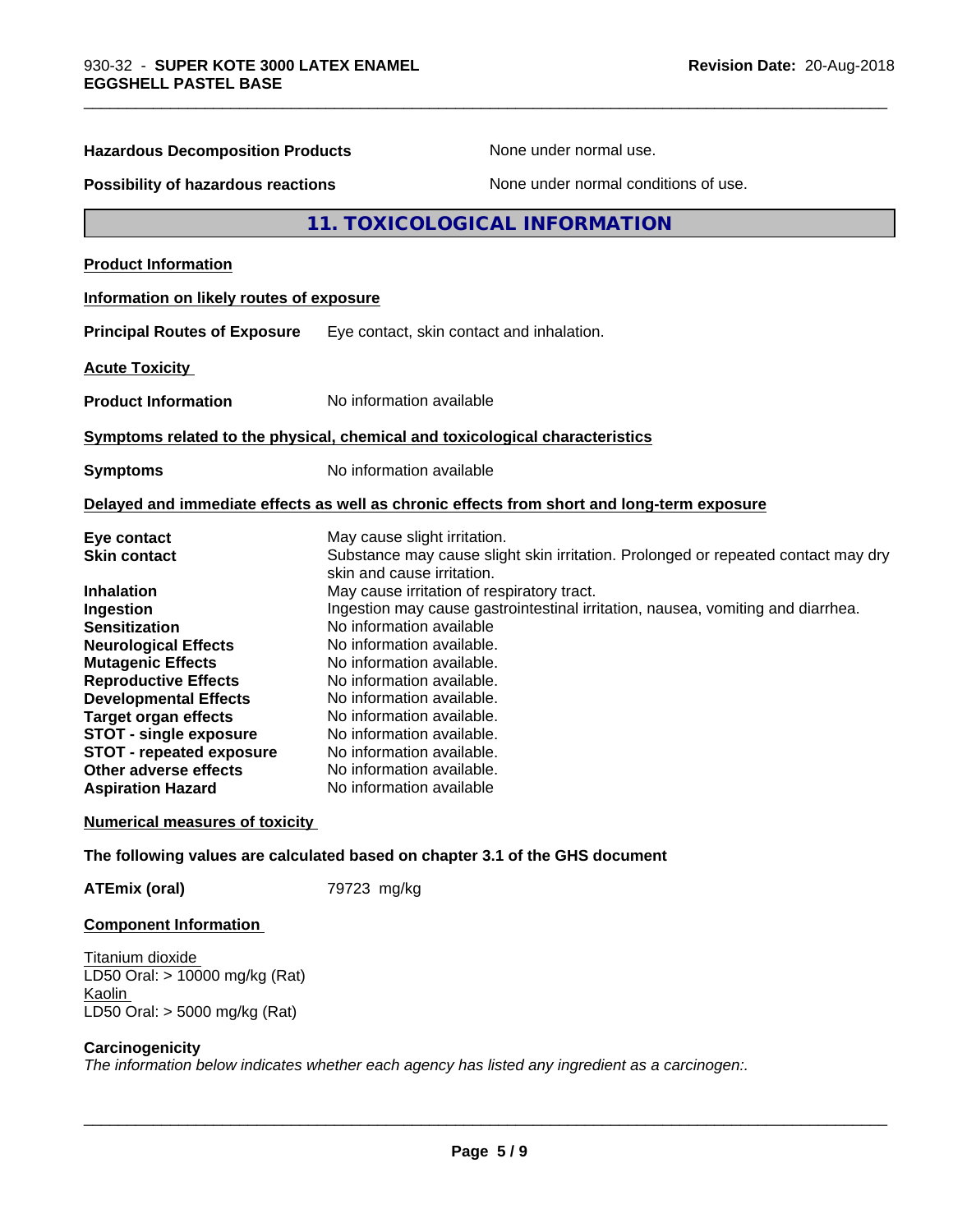### 930-32 - **SUPER KOTE 3000 LATEX ENAMEL EGGSHELL PASTEL BASE**

| <b>Chemical name</b>    | <b>IARC</b>               | <b>NTP</b> | OSHA   |
|-------------------------|---------------------------|------------|--------|
|                         | .<br>2B<br>Possible Human |            | Listed |
| ' Titanium .<br>dioxide | Carcinogen                |            |        |

\_\_\_\_\_\_\_\_\_\_\_\_\_\_\_\_\_\_\_\_\_\_\_\_\_\_\_\_\_\_\_\_\_\_\_\_\_\_\_\_\_\_\_\_\_\_\_\_\_\_\_\_\_\_\_\_\_\_\_\_\_\_\_\_\_\_\_\_\_\_\_\_\_\_\_\_\_\_\_\_\_\_\_\_\_\_\_\_\_\_\_\_\_

• Although IARC has classified titanium dioxide as possibly carcinogenic to humans (2B), their summary concludes: "No significant exposure to titanium dioxide is thought to occur during the use of products in which titanium dioxide is bound to other materials, such as paint."

### **Legend**

IARC - International Agency for Research on Cancer NTP - National Toxicity Program OSHA - Occupational Safety & Health Administration

**12. ECOLOGICAL INFORMATION**

### **Ecotoxicity Effects**

The environmental impact of this product has not been fully investigated.

### **Product Information**

# **Acute Toxicity to Fish**

No information available

### **Acute Toxicity to Aquatic Invertebrates**

No information available

### **Acute Toxicity to Aquatic Plants**

No information available

### **Persistence / Degradability**

No information available.

### **Bioaccumulation**

No information available.

### **Mobility in Environmental Media**

No information available.

### **Ozone**

No information available

### **Component Information**

### **Acute Toxicity to Fish**

Titanium dioxide  $LC50:$  > 1000 mg/L (Fathead Minnow - 96 hr.)

### **Acute Toxicity to Aquatic Invertebrates**

No information available

### **Acute Toxicity to Aquatic Plants**

No information available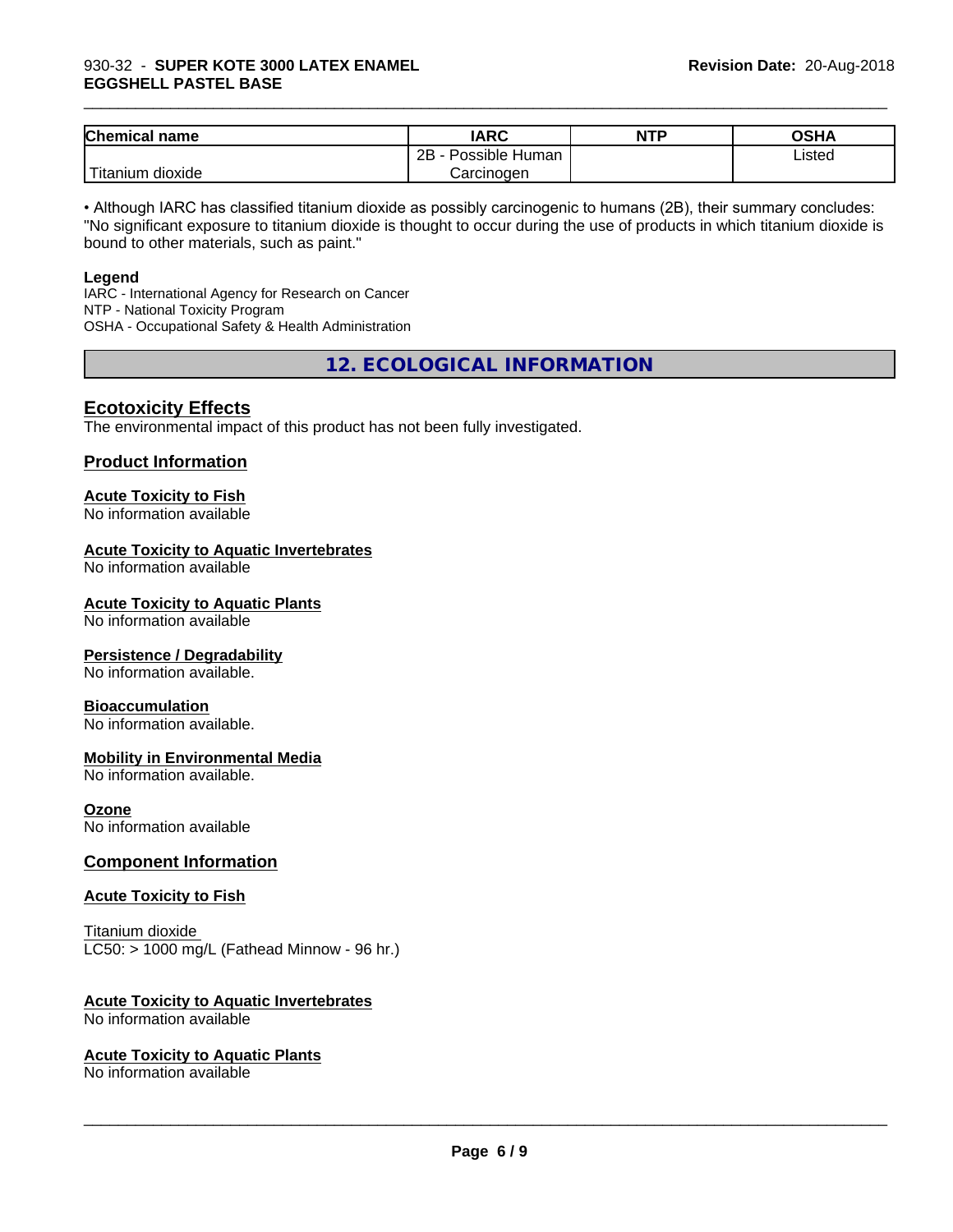|                              | 13. DISPOSAL CONSIDERATIONS                                                                                                                                                                                               |
|------------------------------|---------------------------------------------------------------------------------------------------------------------------------------------------------------------------------------------------------------------------|
| <b>Waste Disposal Method</b> | Dispose of in accordance with federal, state, and local regulations. Local<br>requirements may vary, consult your sanitation department or state-designated<br>environmental protection agency for more disposal options. |
|                              | 14. TRANSPORT INFORMATION                                                                                                                                                                                                 |
| <b>DOT</b>                   | Not regulated                                                                                                                                                                                                             |
| <b>ICAO / IATA</b>           | Not regulated                                                                                                                                                                                                             |
| <b>IMDG / IMO</b>            | Not regulated                                                                                                                                                                                                             |
|                              | <b>15. REGULATORY INFORMATION</b>                                                                                                                                                                                         |

\_\_\_\_\_\_\_\_\_\_\_\_\_\_\_\_\_\_\_\_\_\_\_\_\_\_\_\_\_\_\_\_\_\_\_\_\_\_\_\_\_\_\_\_\_\_\_\_\_\_\_\_\_\_\_\_\_\_\_\_\_\_\_\_\_\_\_\_\_\_\_\_\_\_\_\_\_\_\_\_\_\_\_\_\_\_\_\_\_\_\_\_\_

### **International Inventories**

| <b>TSCA: United States</b> | Yes - All components are listed or exempt. |
|----------------------------|--------------------------------------------|
| <b>DSL: Canada</b>         | Yes - All components are listed or exempt. |

### **Federal Regulations**

| SARA 311/312 hazardous categorization |    |  |
|---------------------------------------|----|--|
| Acute health hazard                   | Nο |  |
| Chronic Health Hazard                 | No |  |
| Fire hazard                           | No |  |
| Sudden release of pressure hazard     | No |  |
| Reactive Hazard                       | No |  |

### **SARA 313**

Section 313 of Title III of the Superfund Amendments and Reauthorization Act of 1986 (SARA). This product contains a chemical or chemicals which are subject to the reporting requirements of the Act and Title 40 of the Code of Federal Regulations, Part 372:

*None*

### **Clean Air Act,Section 112 Hazardous Air Pollutants (HAPs) (see 40 CFR 61)**

This product contains the following HAPs:

*None*

### **US State Regulations**

### **California Proposition 65**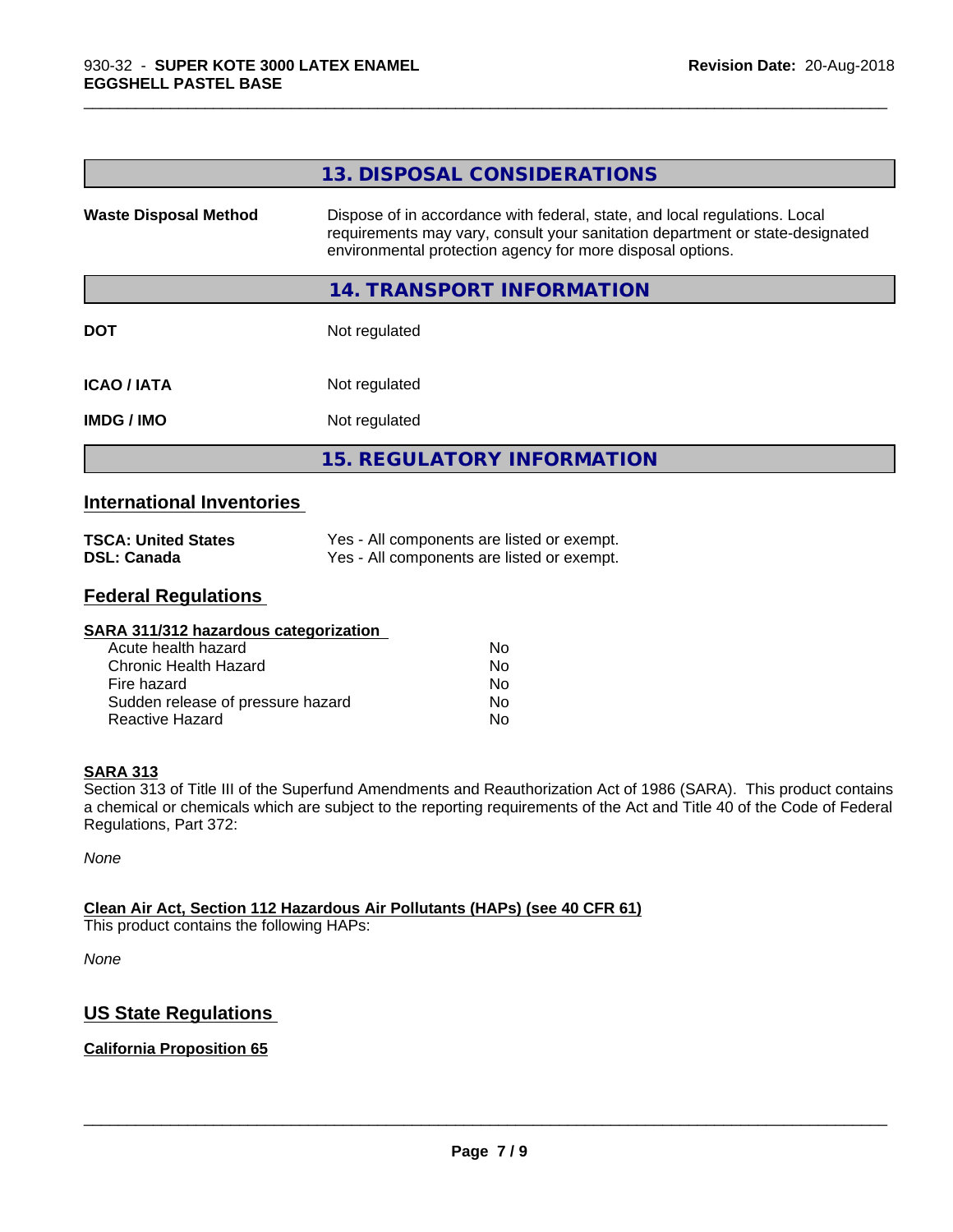# **AVIMARNING:** Cancer and Reproductive Harm– www.P65warnings.ca.gov

### **State Right-to-Know**

| Chemical<br>name      | M۰<br>.ehee <del>l</del> k<br>No<br>⊶atiluscus | <b>Jersev</b><br><b>Nev</b> | Pennsvlvania |
|-----------------------|------------------------------------------------|-----------------------------|--------------|
| ⊦dioxide<br>l itanium |                                                |                             |              |
| Kaolin                |                                                |                             |              |

\_\_\_\_\_\_\_\_\_\_\_\_\_\_\_\_\_\_\_\_\_\_\_\_\_\_\_\_\_\_\_\_\_\_\_\_\_\_\_\_\_\_\_\_\_\_\_\_\_\_\_\_\_\_\_\_\_\_\_\_\_\_\_\_\_\_\_\_\_\_\_\_\_\_\_\_\_\_\_\_\_\_\_\_\_\_\_\_\_\_\_\_\_

### **Legend**

X - Listed

### **16. OTHER INFORMATION**

| HMIS                | <b>Health:</b> | <b>Flammability: 0</b> | <b>Reactivity: 0</b> | $PPE: -$ |  |
|---------------------|----------------|------------------------|----------------------|----------|--|
| <b>LIMIC Logand</b> |                |                        |                      |          |  |

### **HMIS Legend** 0 - Minimal Hazard

- 1 Slight Hazard
- 2 Moderate Hazard
- 3 Serious Hazard
- 4 Severe Hazard
- \* Chronic Hazard
- X Consult your supervisor or S.O.P. for "Special" handling instructions.

*Note: The PPE rating has intentionally been left blank. Choose appropriate PPE that will protect employees from the hazards the material will present under the actual normal conditions of use.*

*Caution: HMISÒ ratings are based on a 0-4 rating scale, with 0 representing minimal hazards or risks, and 4 representing significant hazards or risks. Although HMISÒ ratings are not required on MSDSs under 29 CFR 1910.1200, the preparer, has chosen to provide them. HMISÒ ratings are to be used only in conjunction with a fully implemented HMISÒ program by workers who have received appropriate HMISÒ training. HMISÒ is a registered trade and service mark of the NPCA. HMISÒ materials may be purchased exclusively from J. J. Keller (800) 327-6868.*

 **WARNING!** If you scrape, sand, or remove old paint, you may release lead dust. LEAD IS TOXIC. EXPOSURE TO LEAD DUST CAN CAUSE SERIOUS ILLNESS, SUCH AS BRAIN DAMAGE, ESPECIALLY IN CHILDREN. PREGNANT WOMEN SHOULD ALSO AVOID EXPOSURE.Wear a NIOSH approved respirator to control lead exposure. Clean up carefully with a HEPA vacuum and a wet mop. Before you start, find out how to protect yourself and your family by contacting the National Lead Information Hotline at 1-800-424-LEAD or log on to www.epa.gov/lead.

| <b>Prepared By</b>                               | <b>Product Stewardship Department</b><br>Benjamin Moore & Co.<br>101 Paragon Drive<br>Montvale, NJ 07645<br>800-225-5554 |  |
|--------------------------------------------------|--------------------------------------------------------------------------------------------------------------------------|--|
| <b>Revision Date:</b><br><b>Revision Summary</b> | 20-Aug-2018<br>Not available                                                                                             |  |

### Disclaimer

The information contained herein is presented in good faith and believed to be accurate as of the effective date shown above. This information is furnished without warranty of any kind. Employers should use this information only as a